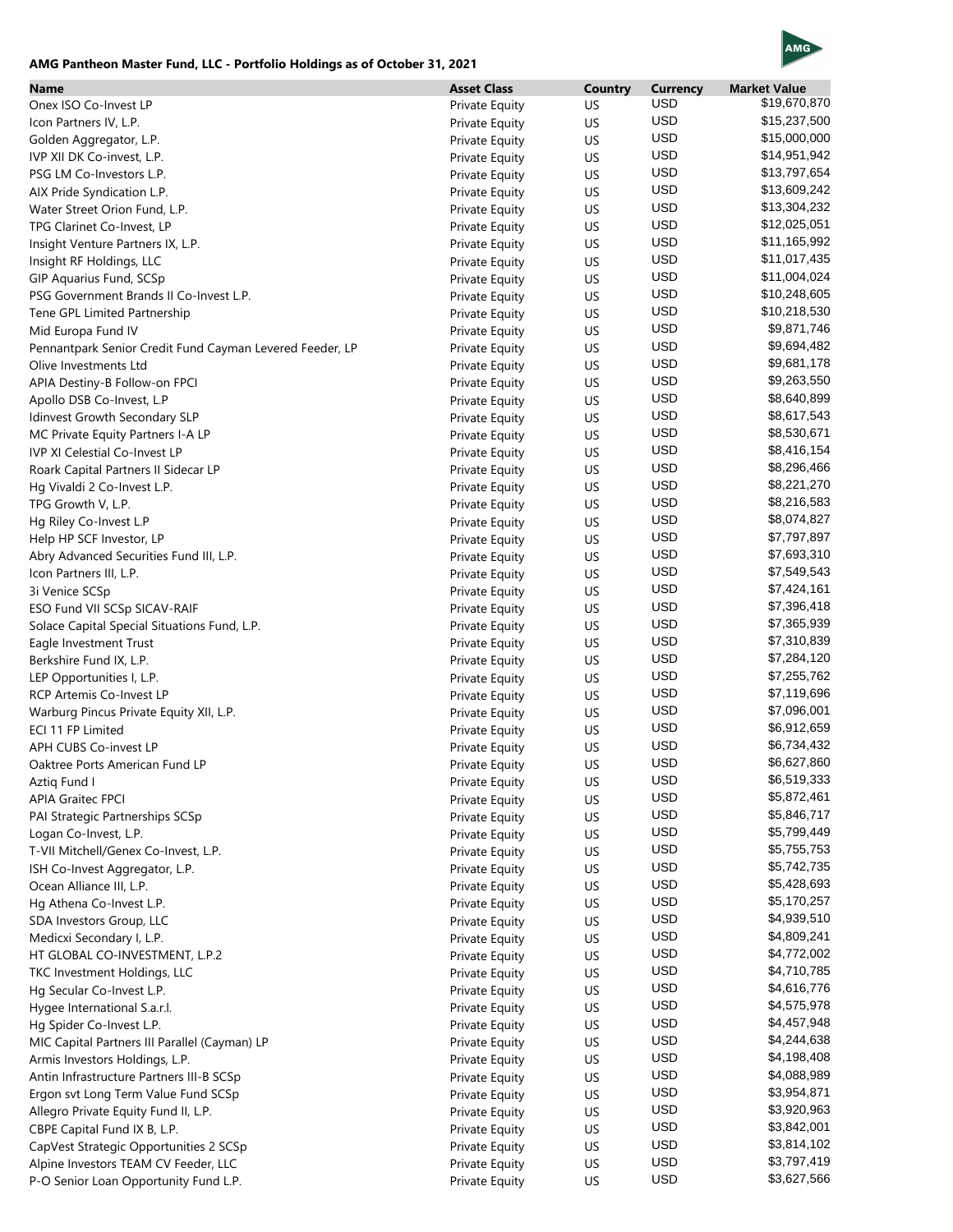## **AMG Pantheon Master Fund, LLC - Portfolio Holdings as of October 31, 2021**



| Name                                                         | <b>Asset Class</b>    | <b>Country</b> | <b>Currency</b> | <b>Market Value</b> |
|--------------------------------------------------------------|-----------------------|----------------|-----------------|---------------------|
| WP Triton Investment, L.P.                                   | Private Equity        | US             | <b>USD</b>      | \$3,471,057         |
| TPG Growth Gator GenPar II, L.P.                             | Private Equity        | US             | <b>USD</b>      | \$3,423,306         |
| TCP DJR Co-Invest, L.P                                       | Private Equity        | US             | <b>USD</b>      | \$3,376,768         |
| APIA ODIGO FPCI                                              | Private Equity        | US             | <b>USD</b>      | \$3,319,194         |
| LEP Prelude Co-Invest, L.P.                                  | Private Equity        | US             | <b>USD</b>      | \$3,095,034         |
| Avenue Pantheon Broadway Fund, L.P.                          | Private Equity        | US             | <b>USD</b>      | \$3,062,578         |
| Diamond LS I LP                                              | Private Equity        | US             | <b>USD</b>      | \$2,735,743         |
| Vistria AP Investment LLC                                    | Private Equity        | US             | <b>USD</b>      | \$2,675,879         |
| Abry Advanced Securities Fund IV, L.P.                       | Private Equity        | US             | <b>USD</b>      | \$2,659,426         |
| BroadRiver III, L.P.                                         | Private Equity        | US             | <b>USD</b>      | \$2,622,369         |
| TVG-I-E-AEG Holdings                                         | Private Equity        | US             | <b>USD</b>      | \$2,309,896         |
| JP Co-Invest, LLC                                            | Private Equity        | US             | <b>USD</b>      | \$2,240,006         |
| ESCP PPG Holdings, LLC                                       | Private Equity        | US             | <b>USD</b>      | \$2,031,589         |
| Epsilon Topco Limited                                        | Private Equity        | US             | <b>USD</b>      | \$2,022,236         |
| Incline Aviation Fund II                                     | Private Equity        | US             | <b>USD</b>      | \$2,001,973         |
| AP VIII Prime Security Services Holdings, L.P.               |                       | US             | <b>USD</b>      | \$1,933,109         |
|                                                              | <b>Private Equity</b> |                | <b>USD</b>      | \$1,871,974         |
| CB Ignite Holdings, LLC                                      | Private Equity        | US             | <b>USD</b>      | \$1,820,000         |
| Incline B Aviation Aladdin Co-Investment Limited Partnership | Private Equity        | US             | <b>USD</b>      | \$1,779,784         |
| Greenbriar Equity Fund III, L.P.                             | <b>Private Equity</b> | US             | <b>USD</b>      |                     |
| Incline A Aviation Co-Investment Fund                        | Private Equity        | US             |                 | \$1,765,143         |
| Archer Capital GF Trust 2B                                   | Private Equity        | US             | <b>USD</b>      | \$1,627,538         |
| ABRY Senior Equity V, L.P.                                   | Private Equity        | US             | <b>USD</b>      | \$1,595,644         |
| Quantum QEP VII Co-Investment Fund, L.P.                     | <b>Private Equity</b> | US             | <b>USD</b>      | \$1,585,882         |
| H&F Flashdance Partners I, L.P.                              | Private Equity        | US             | <b>USD</b>      | \$1,505,207         |
| ABRY Partners IX, L.P.                                       | Private Equity        | US             | <b>USD</b>      | \$1,390,559         |
| T-VI Co-Invest-A                                             | Private Equity        | US             | <b>USD</b>      | \$1,311,370         |
| Incline Aviation I                                           | <b>Private Equity</b> | US             | <b>USD</b>      | \$1,260,974         |
| Ares Corporate Opportunities Fund IV, L.P.                   | <b>Private Equity</b> | US             | <b>USD</b>      | \$1,087,646         |
| Apax France VIII-A FCPR                                      | Private Equity        | US             | <b>USD</b>      | \$1,023,822         |
| SYFS Co-INVEST, LLC                                          | <b>Private Equity</b> | US             | <b>USD</b>      | \$978,267           |
| Archer Capital Trust 5B                                      | <b>Private Equity</b> | US             | <b>USD</b>      | \$946,348           |
| GSO Capital Opportunities Fund III, L.P.                     | Private Equity        | US             | <b>USD</b>      | \$917,071           |
| TPG VII Renown Co-Invest I, L.P.                             | Private Equity        | US             | <b>USD</b>      | \$826,880           |
| Mercury Co-Investment Fund 2, LP                             | <b>Private Equity</b> | US             | <b>USD</b>      | \$718,133           |
| EQT Deck Co-Investment Limited Partnership                   | Private Equity        | US             | <b>USD</b>      | \$605,324           |
| Digital Bridge Small Cell Holdings, LLC                      | Private Equity        | US             | <b>USD</b>      | \$596,790           |
| ABRY Partners VII, L.P.                                      | Private Equity        | US             | <b>USD</b>      | \$479,258           |
| ABRY Partners VIII, L.P.                                     | Private Equity        | US             | <b>USD</b>      | \$469,270           |
| Samson Shield 2, L.P.                                        | Private Equity        | US             | <b>USD</b>      | \$462,687           |
| Quantum Parallel Partners VI-C(A), LP                        | Private Equity        | US             | <b>USD</b>      | \$459,706           |
| Hellman & Friedman Capital Partners VII, L.P.                | Private Equity        | US             | <b>USD</b>      | \$405,710           |
| ABRY Heritage Partners, L.P.                                 | Private Equity        | US             | <b>USD</b>      | \$271,488           |
|                                                              |                       |                | <b>USD</b>      | \$268,456           |
| ABRY Senior Equity IV, L.P.<br>WP-LH Co-Invest, L.P.         | Private Equity        | US<br>US       | USD             | \$261,770           |
|                                                              | Private Equity        |                | USD             | \$214,001           |
| H&F Arrow 2, L.P.                                            | Private Equity        | US             | <b>USD</b>      | \$193,120           |
| Samson Hockey 2, L.P.                                        | Private Equity        | US             | <b>USD</b>      |                     |
| Banc Fund IX L.P.                                            | Private Equity        | US             | <b>USD</b>      | \$162,854           |
| Crescent Credit Opportunities Fund AIF, SCSp                 | Private Equity        | US             |                 | \$146,527           |
| Samson Brunello 2, L.P.                                      | Private Equity        | US             | <b>USD</b>      | \$129,177           |
| Francisco Partners III, L.P.                                 | Private Equity        | US             | <b>USD</b>      | \$91,942            |
| Calera Capital Partners V L.P.                               | <b>Private Equity</b> | US             | <b>USD</b>      | \$77,324            |
| TPG Partners VI, L.P.                                        | Private Equity        | US             | <b>USD</b>      | \$68,601            |
| 1901 Partners LP                                             | Private Equity        | US             | <b>USD</b>      | \$64,295            |
| Providence Equity Partners VI, L.P.                          | Private Equity        | US             | <b>USD</b>      | \$55,981            |
| Digital Bridge U.S. Tower Holdings, LLC                      | Private Equity        | US             | <b>USD</b>      | \$26,984            |
| ABRY Senior Equity II, L.P.                                  | Private Equity        | US             | <b>USD</b>      | \$23,924            |
| Banc Fund VIII L.P.                                          | Private Equity        | US             | <b>USD</b>      | \$22,241            |
| ABRY Partners VI, L.P.                                       | Private Equity        | US             | USD             | \$14,876            |
| Oak HC/FT TB SPV B, LLC                                      | Private Equity        | US             | <b>USD</b>      | \$13,542            |
| PSG Toro Co-Investor L.P.                                    | Private Equity        | US             | <b>USD</b>      | \$9,976             |
| Calera Capital Partners IV L.P.                              | Private Equity        | US             | <b>USD</b>      | \$2,113             |
| TPG Partners V, L.P.                                         | Private Equity        | US             | <b>USD</b>      | \$212               |
| Cash and Cash Equivalents                                    | Currency              | US             | <b>USD</b>      | \$113,191,578       |
| Other Assets and Liabilities                                 | Other                 | US             | <b>USD</b>      | (\$3,895,670)       |